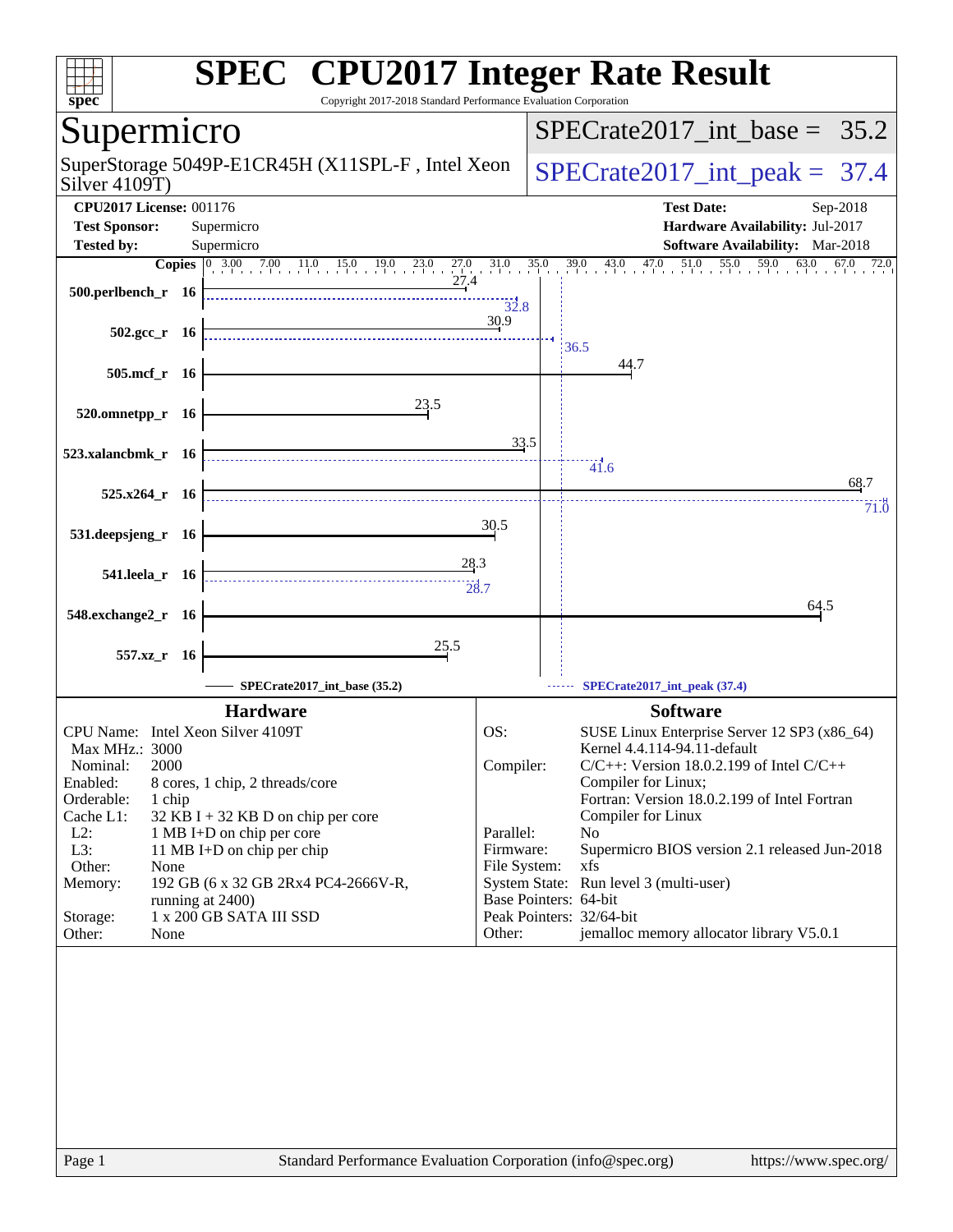

Copyright 2017-2018 Standard Performance Evaluation Corporation

## Supermicro

Silver 4109T) SuperStorage 5049P-E1CR45H (X11SPL-F, Intel Xeon  $\big|$  SPECrate 2017 int peak = 37.4

SPECrate2017 int\_base =  $35.2$ 

**[CPU2017 License:](http://www.spec.org/auto/cpu2017/Docs/result-fields.html#CPU2017License)** 001176 **[Test Date:](http://www.spec.org/auto/cpu2017/Docs/result-fields.html#TestDate)** Sep-2018 **[Test Sponsor:](http://www.spec.org/auto/cpu2017/Docs/result-fields.html#TestSponsor)** Supermicro **[Hardware Availability:](http://www.spec.org/auto/cpu2017/Docs/result-fields.html#HardwareAvailability)** Jul-2017 **[Tested by:](http://www.spec.org/auto/cpu2017/Docs/result-fields.html#Testedby)** Supermicro **[Software Availability:](http://www.spec.org/auto/cpu2017/Docs/result-fields.html#SoftwareAvailability)** Mar-2018

### **[Results Table](http://www.spec.org/auto/cpu2017/Docs/result-fields.html#ResultsTable)**

|                                    |               |                |              | <b>Base</b>    |       |                |       |               |                |              | <b>Peak</b>    |              |                |              |
|------------------------------------|---------------|----------------|--------------|----------------|-------|----------------|-------|---------------|----------------|--------------|----------------|--------------|----------------|--------------|
| <b>Benchmark</b>                   | <b>Copies</b> | <b>Seconds</b> | <b>Ratio</b> | <b>Seconds</b> | Ratio | <b>Seconds</b> | Ratio | <b>Copies</b> | <b>Seconds</b> | <b>Ratio</b> | <b>Seconds</b> | <b>Ratio</b> | <b>Seconds</b> | <b>Ratio</b> |
| 500.perlbench_r                    | 16            | 931            | 27.4         | 931            | 27.3  | 928            | 27.5  | 16            | 780            | 32.7         | 777            | 32.8         | 777            | 32.8         |
| $502.\text{gcc}$ _r                | 16            | 732            | 30.9         | 732            | 31.0  | 735            | 30.8  | 16            | 621            | 36.5         | 621            | 36.5         | 621            | 36.5         |
| $505$ .mcf r                       | 16            | 579            | 44.7         | 578            | 44.7  | 578            | 44.7  | 16            | 579            | 44.7         | 578            | 44.7         | 578            | 44.7         |
| 520.omnetpp_r                      | 16            | 895            | 23.5         | 892            | 23.5  | 896            | 23.4  | 16            | 895            | 23.5         | 892            | 23.5         | 896            | 23.4         |
| 523.xalancbmk r                    | 16            | 505            | 33.5         | 504            | 33.5  | 504            | 33.5  | 16            | 406            | 41.6         | 406            | 41.6         | 406            | 41.6         |
| 525.x264 r                         | 16            | 408            | 68.6         | 408            | 68.7  | 408            | 68.7  | 16            | 395            | 71.0         | 393            | 71.3         | 395            | 71.0         |
| 531.deepsjeng_r                    | 16            | 602            | 30.4         | 602            | 30.5  | 602            | 30.5  | 16            | 602            | 30.4         | 602            | 30.5         | 602            | 30.5         |
| 541.leela r                        | 16            | 937            | 28.3         | 937            | 28.3  | 937            | 28.3  | 16            | 922            | 28.7         | 922            | 28.7         | 921            | 28.8         |
| 548.exchange2_r                    | 16            | 650            | 64.5         | 650            | 64.5  | 651            | 64.4  | 16            | 650            | 64.5         | 650            | 64.5         | 651            | 64.4         |
| 557.xz r                           | 16            | 677            | 25.5         | 678            | 25.5  | 677            | 25.5  | 16            | 677            | 25.5         | 678            | 25.5         | 677            | 25.5         |
| $SPECrate2017$ int base =          |               |                | 35.2         |                |       |                |       |               |                |              |                |              |                |              |
| $C1$ $C2$ $A0$ $A1$ $A2$ $A3$ $A4$ |               |                | $-1$         |                |       |                |       |               |                |              |                |              |                |              |

**[SPECrate2017\\_int\\_peak =](http://www.spec.org/auto/cpu2017/Docs/result-fields.html#SPECrate2017intpeak) 37.4**

Results appear in the [order in which they were run](http://www.spec.org/auto/cpu2017/Docs/result-fields.html#RunOrder). Bold underlined text [indicates a median measurement](http://www.spec.org/auto/cpu2017/Docs/result-fields.html#Median).

### **[Submit Notes](http://www.spec.org/auto/cpu2017/Docs/result-fields.html#SubmitNotes)**

 The taskset mechanism was used to bind copies to processors. The config file option 'submit' was used to generate taskset commands to bind each copy to a specific processor. For details, please see the config file.

### **[Operating System Notes](http://www.spec.org/auto/cpu2017/Docs/result-fields.html#OperatingSystemNotes)**

Stack size set to unlimited using "ulimit -s unlimited"

### **[General Notes](http://www.spec.org/auto/cpu2017/Docs/result-fields.html#GeneralNotes)**

Environment variables set by runcpu before the start of the run: LD\_LIBRARY\_PATH = "/home/cpu2017/lib/ia32:/home/cpu2017/lib/intel64:/home/cpu2017/je5.0.1-32:/home/cpu2017/je5.0.1-64"

 Binaries compiled on a system with 1x Intel Core i7-6700K CPU + 32GB RAM memory using Redhat Enterprise Linux 7.5 Transparent Huge Pages enabled by default Prior to runcpu invocation Filesystem page cache synced and cleared with: sync; echo 3> /proc/sys/vm/drop\_caches

 Yes: The test sponsor attests, as of date of publication, that CVE-2017-5754 (Meltdown) is mitigated in the system as tested and documented. Yes: The test sponsor attests, as of date of publication, that CVE-2017-5753 (Spectre variant 1) is mitigated in the system as tested and documented. Yes: The test sponsor attests, as of date of publication, that CVE-2017-5715 (Spectre variant 2) is mitigated in the system as tested and documented.

**(Continued on next page)**

| Page 2<br>Standard Performance Evaluation Corporation (info@spec.org)<br>https://www.spec.org/ |
|------------------------------------------------------------------------------------------------|
|------------------------------------------------------------------------------------------------|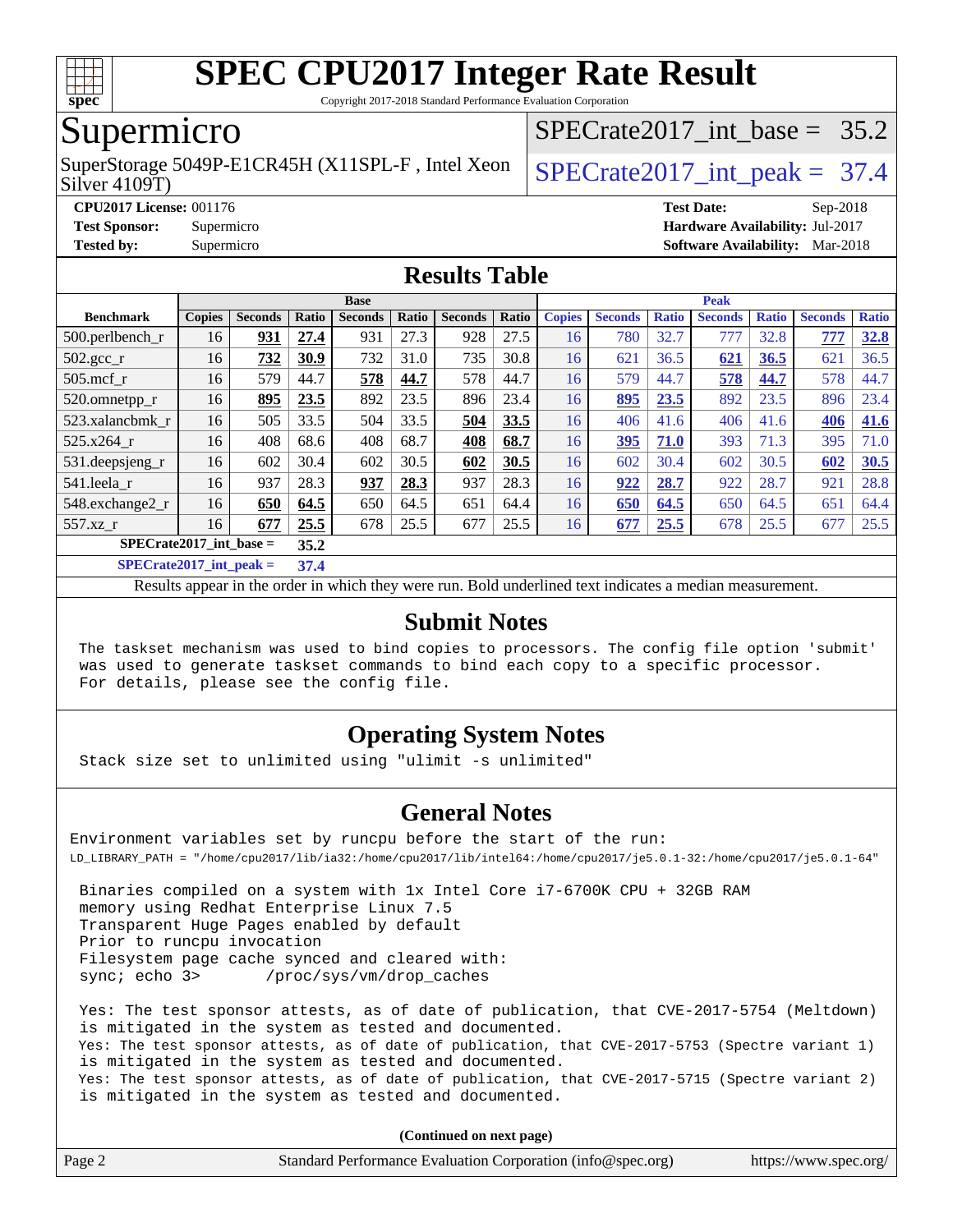

Copyright 2017-2018 Standard Performance Evaluation Corporation

### Supermicro

SuperStorage 5049P-E1CR45H (X11SPL-F, Intel Xeon  $\big|$  SPECrate2017 int peak = 37.4

[SPECrate2017\\_int\\_base =](http://www.spec.org/auto/cpu2017/Docs/result-fields.html#SPECrate2017intbase) 35.2

Silver 4109T)

#### **[CPU2017 License:](http://www.spec.org/auto/cpu2017/Docs/result-fields.html#CPU2017License)** 001176 **[Test Date:](http://www.spec.org/auto/cpu2017/Docs/result-fields.html#TestDate)** Sep-2018

**[Test Sponsor:](http://www.spec.org/auto/cpu2017/Docs/result-fields.html#TestSponsor)** Supermicro **[Hardware Availability:](http://www.spec.org/auto/cpu2017/Docs/result-fields.html#HardwareAvailability)** Jul-2017 **[Tested by:](http://www.spec.org/auto/cpu2017/Docs/result-fields.html#Testedby)** Supermicro **[Software Availability:](http://www.spec.org/auto/cpu2017/Docs/result-fields.html#SoftwareAvailability)** Mar-2018

### **[General Notes \(Continued\)](http://www.spec.org/auto/cpu2017/Docs/result-fields.html#GeneralNotes)**

 jemalloc, a general purpose malloc implementation built with the RedHat Enterprise 7.5, and the system compiler gcc 4.8.5 sources available from jemalloc.net or <https://github.com/jemalloc/jemalloc/releases>

### **[Platform Notes](http://www.spec.org/auto/cpu2017/Docs/result-fields.html#PlatformNotes)**

Page 3 Standard Performance Evaluation Corporation [\(info@spec.org\)](mailto:info@spec.org) <https://www.spec.org/> BIOS Settings: LLC prefetch = Enable Power Technology = Custom Power Performance Tuning = BIOS Controls EPB ENERGY\_PERF\_BIAS\_CFG mode = Maximum Performance Hardware P-state = Out of Band Mode XPT Prefetch = Enable Stale AtoS = Enable LLC dead line alloc = Disable SDDC Plus One = Disable ADDDC Sparing = Disable Patrol Scrub = Disable Sysinfo program /home/cpu2017/bin/sysinfo Rev: r5974 of 2018-05-19 9bcde8f2999c33d61f64985e45859ea9 running on linux-52ma Fri Sep 21 17:59:34 2018 SUT (System Under Test) info as seen by some common utilities. For more information on this section, see <https://www.spec.org/cpu2017/Docs/config.html#sysinfo> From /proc/cpuinfo model name : Intel(R) Xeon(R) Silver 4109T CPU @ 2.00GHz 1 "physical id"s (chips) 16 "processors" cores, siblings (Caution: counting these is hw and system dependent. The following excerpts from /proc/cpuinfo might not be reliable. Use with caution.) cpu cores : 8 siblings : 16 physical 0: cores 0 1 2 3 4 5 6 7 From lscpu: Architecture: x86\_64 CPU op-mode(s): 32-bit, 64-bit Byte Order: Little Endian CPU(s): 16 On-line CPU(s) list: 0-15 Thread(s) per core: 2 Core(s) per socket: 8 Socket(s): 1 NUMA node(s): 1 **(Continued on next page)**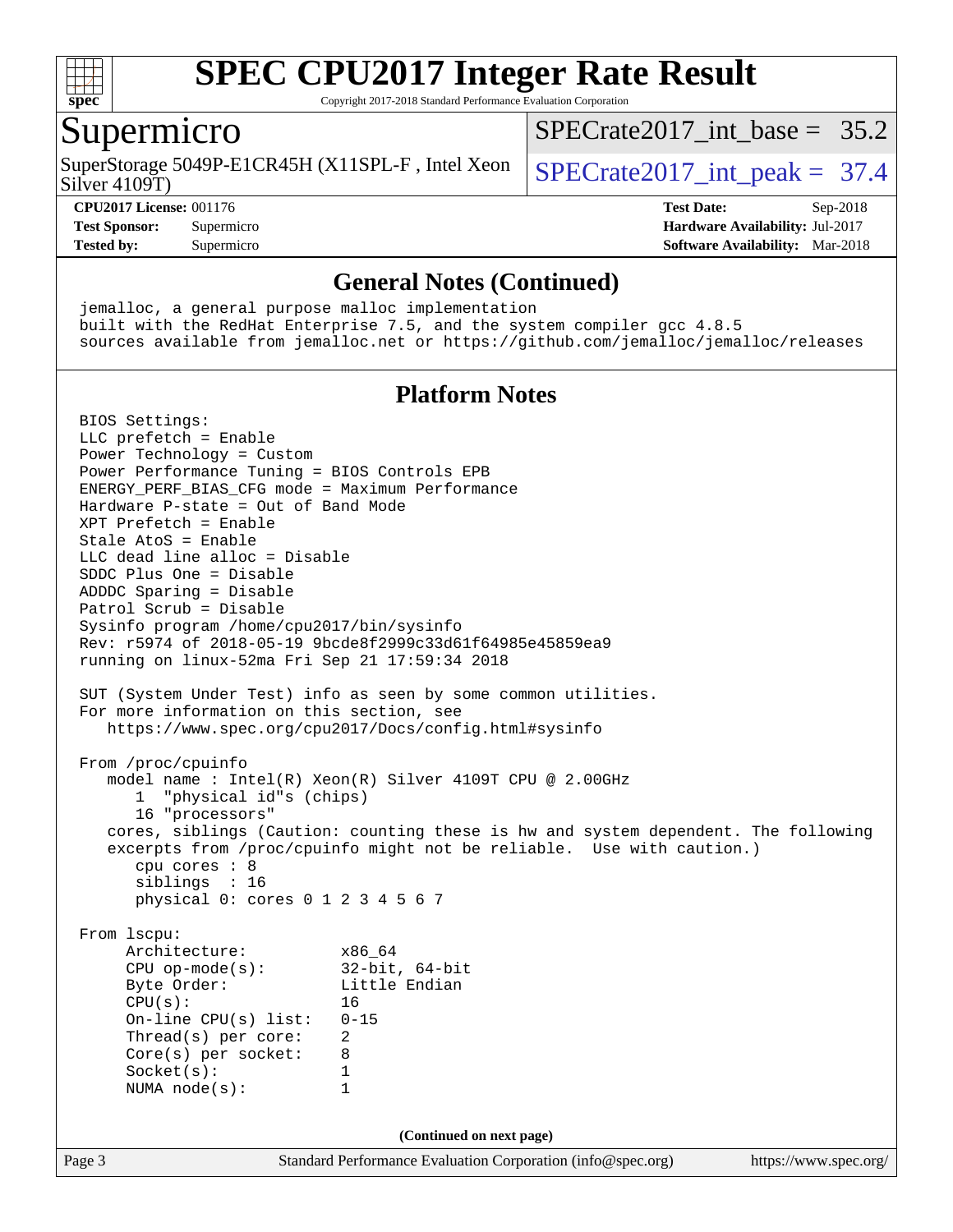

Copyright 2017-2018 Standard Performance Evaluation Corporation

### Supermicro

Silver 4109T) SuperStorage 5049P-E1CR45H (X11SPL-F, Intel Xeon  $\big|$  [SPECrate2017\\_int\\_peak =](http://www.spec.org/auto/cpu2017/Docs/result-fields.html#SPECrate2017intpeak) 37.4

[SPECrate2017\\_int\\_base =](http://www.spec.org/auto/cpu2017/Docs/result-fields.html#SPECrate2017intbase) 35.2

**[CPU2017 License:](http://www.spec.org/auto/cpu2017/Docs/result-fields.html#CPU2017License)** 001176 **[Test Date:](http://www.spec.org/auto/cpu2017/Docs/result-fields.html#TestDate)** Sep-2018 **[Test Sponsor:](http://www.spec.org/auto/cpu2017/Docs/result-fields.html#TestSponsor)** Supermicro **[Hardware Availability:](http://www.spec.org/auto/cpu2017/Docs/result-fields.html#HardwareAvailability)** Jul-2017 **[Tested by:](http://www.spec.org/auto/cpu2017/Docs/result-fields.html#Testedby)** Supermicro **Supermicro [Software Availability:](http://www.spec.org/auto/cpu2017/Docs/result-fields.html#SoftwareAvailability)** Mar-2018

#### **[Platform Notes \(Continued\)](http://www.spec.org/auto/cpu2017/Docs/result-fields.html#PlatformNotes)**

| Vendor ID:                                         | GenuineIntel                                                                                                                                                        |
|----------------------------------------------------|---------------------------------------------------------------------------------------------------------------------------------------------------------------------|
| CPU family:                                        | 6                                                                                                                                                                   |
| Model:                                             | 85                                                                                                                                                                  |
| Model name:                                        | $Intel(R) Xeon(R) Silver 4109T CPU @ 2.00GHz$                                                                                                                       |
| Stepping:                                          | 4                                                                                                                                                                   |
| CPU MHz:                                           | 2000.001                                                                                                                                                            |
| BogoMIPS:                                          | 4000.00                                                                                                                                                             |
| Virtualization:                                    | $VT - x$                                                                                                                                                            |
| L1d cache:                                         | 32K                                                                                                                                                                 |
| Lli cache:                                         | 32K                                                                                                                                                                 |
| L2 cache:                                          | 1024K                                                                                                                                                               |
| L3 cache:                                          | 11264K                                                                                                                                                              |
| NUMA node0 CPU(s):                                 | $0 - 15$                                                                                                                                                            |
| Flags:                                             | fpu vme de pse tsc msr pae mce cx8 apic sep mtrr pge mca cmov                                                                                                       |
|                                                    | pat pse36 clflush dts acpi mmx fxsr sse sse2 ss ht tm pbe syscall nx pdpelgb rdtscp                                                                                 |
|                                                    | lm constant_tsc art arch_perfmon pebs bts rep_good nopl xtopology nonstop_tsc                                                                                       |
|                                                    | aperfmperf eagerfpu pni pclmulqdq dtes64 monitor ds_cpl vmx smx est tm2 ssse3 sdbg                                                                                  |
|                                                    | fma cx16 xtpr pdcm pcid dca sse4_1 sse4_2 x2apic movbe popcnt tsc_deadline_timer aes                                                                                |
|                                                    | xsave avx f16c rdrand lahf_lm abm 3dnowprefetch ida arat epb invpcid_single pln pts<br>dtherm hwp_epp intel_pt rsb_ctxsw spec_ctrl retpoline kaiser tpr_shadow vnmi |
|                                                    | flexpriority ept vpid fsgsbase tsc adjust bmil hle avx2 smep bmi2 erms invpcid rtm                                                                                  |
|                                                    | cqm mpx avx512f avx512dq rdseed adx smap clflushopt clwb avx512cd avx512bw avx512vl                                                                                 |
|                                                    | xsaveopt xsavec xgetbvl cqm_llc cqm_occup_llc pku ospke                                                                                                             |
|                                                    |                                                                                                                                                                     |
| /proc/cpuinfo cache data                           |                                                                                                                                                                     |
| cache size : $11264$ KB                            |                                                                                                                                                                     |
|                                                    |                                                                                                                                                                     |
|                                                    | From numactl --hardware WARNING: a numactl 'node' might or might not correspond to a                                                                                |
| physical chip.                                     |                                                                                                                                                                     |
| available: 1 nodes (0)                             |                                                                                                                                                                     |
| node 0 cpus: 0 1 2 3 4 5 6 7 8 9 10 11 12 13 14 15 |                                                                                                                                                                     |
| node 0 size: 192076 MB                             |                                                                                                                                                                     |
| node 0 free: 191376 MB                             |                                                                                                                                                                     |
| node distances:                                    |                                                                                                                                                                     |
| node<br>$\overline{\phantom{0}}$                   |                                                                                                                                                                     |
| 0: 10                                              |                                                                                                                                                                     |
|                                                    |                                                                                                                                                                     |
| From /proc/meminfo                                 |                                                                                                                                                                     |
| MemTotal:<br>196686132 kB                          |                                                                                                                                                                     |
| HugePages_Total:<br>0                              |                                                                                                                                                                     |
| Hugepagesize:<br>2048 kB                           |                                                                                                                                                                     |
|                                                    |                                                                                                                                                                     |
| From /etc/*release* /etc/*version*                 |                                                                                                                                                                     |
| SuSE-release:                                      |                                                                                                                                                                     |
| SUSE Linux Enterprise Server 12 (x86 64)           |                                                                                                                                                                     |
| $VERSION = 12$                                     |                                                                                                                                                                     |
| PATCHLEVEL = 3                                     |                                                                                                                                                                     |
|                                                    |                                                                                                                                                                     |
|                                                    | (Continued on next page)                                                                                                                                            |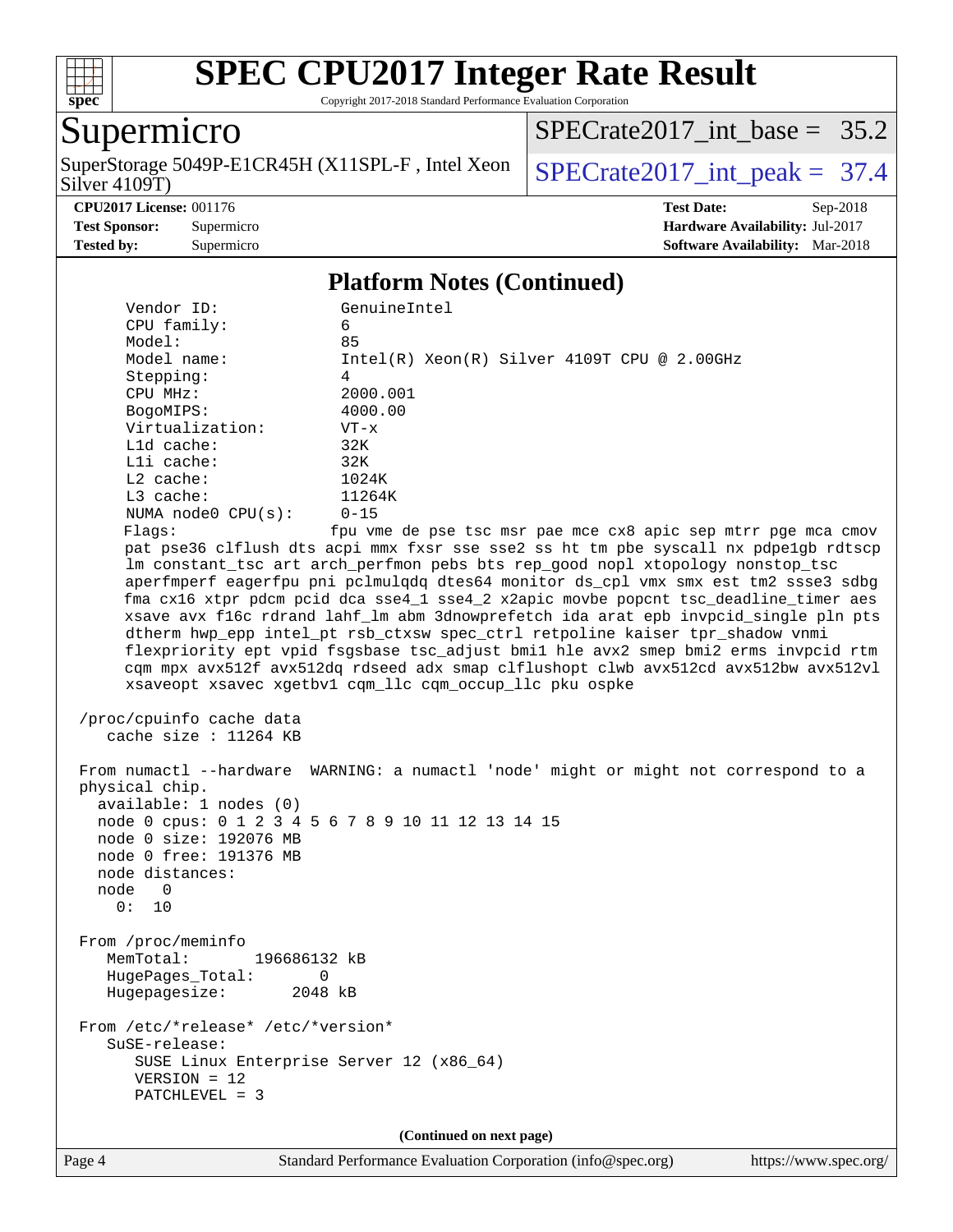

Copyright 2017-2018 Standard Performance Evaluation Corporation

### Supermicro

Silver 4109T) SuperStorage 5049P-E1CR45H (X11SPL-F, Intel Xeon  $\big|$  SPECrate2017 int peak = 37.4

SPECrate2017 int\_base =  $35.2$ 

**[CPU2017 License:](http://www.spec.org/auto/cpu2017/Docs/result-fields.html#CPU2017License)** 001176 **[Test Date:](http://www.spec.org/auto/cpu2017/Docs/result-fields.html#TestDate)** Sep-2018 **[Test Sponsor:](http://www.spec.org/auto/cpu2017/Docs/result-fields.html#TestSponsor)** Supermicro **[Hardware Availability:](http://www.spec.org/auto/cpu2017/Docs/result-fields.html#HardwareAvailability)** Jul-2017 **[Tested by:](http://www.spec.org/auto/cpu2017/Docs/result-fields.html#Testedby)** Supermicro **[Software Availability:](http://www.spec.org/auto/cpu2017/Docs/result-fields.html#SoftwareAvailability)** Mar-2018

#### **[Platform Notes \(Continued\)](http://www.spec.org/auto/cpu2017/Docs/result-fields.html#PlatformNotes)**

 # This file is deprecated and will be removed in a future service pack or release. # Please check /etc/os-release for details about this release. os-release: NAME="SLES" VERSION="12-SP3" VERSION\_ID="12.3" PRETTY\_NAME="SUSE Linux Enterprise Server 12 SP3" ID="sles" ANSI\_COLOR="0;32" CPE\_NAME="cpe:/o:suse:sles:12:sp3" uname -a: Linux linux-52ma 4.4.114-94.11-default #1 SMP Thu Feb 1 19:28:26 UTC 2018 (4309ff9) x86\_64 x86\_64 x86\_64 GNU/Linux Kernel self-reported vulnerability status: CVE-2017-5754 (Meltdown): Mitigation: PTI CVE-2017-5753 (Spectre variant 1): Mitigation: Barriers CVE-2017-5715 (Spectre variant 2): Mitigation: IBRS+IBPB run-level 3 Sep 21 17:12 SPEC is set to: /home/cpu2017 Filesystem Type Size Used Avail Use% Mounted on /dev/sda4 xfs 145G 17G 128G 12% /home Additional information from dmidecode follows. WARNING: Use caution when you interpret this section. The 'dmidecode' program reads system data which is "intended to allow hardware to be accurately determined", but the intent may not be met, as there are frequent changes to hardware, firmware, and the "DMTF SMBIOS" standard. BIOS American Megatrends Inc. 2.1 06/15/2018 Memory: 2x NO DIMM NO DIMM 6x Samsung M393A4K40BB2-CTD 32 GB 2 rank 2666, configured at 2400 (End of data from sysinfo program) **[Compiler Version Notes](http://www.spec.org/auto/cpu2017/Docs/result-fields.html#CompilerVersionNotes)** ============================================================================== CC 500.perlbench\_r(base) 502.gcc\_r(base) 505.mcf\_r(base) 525.x264\_r(base) 557.xz\_r(base) ----------------------------------------------------------------------------- icc (ICC) 18.0.2 20180210

Copyright (C) 1985-2018 Intel Corporation. All rights reserved.

Page 5 Standard Performance Evaluation Corporation [\(info@spec.org\)](mailto:info@spec.org) <https://www.spec.org/> **(Continued on next page)**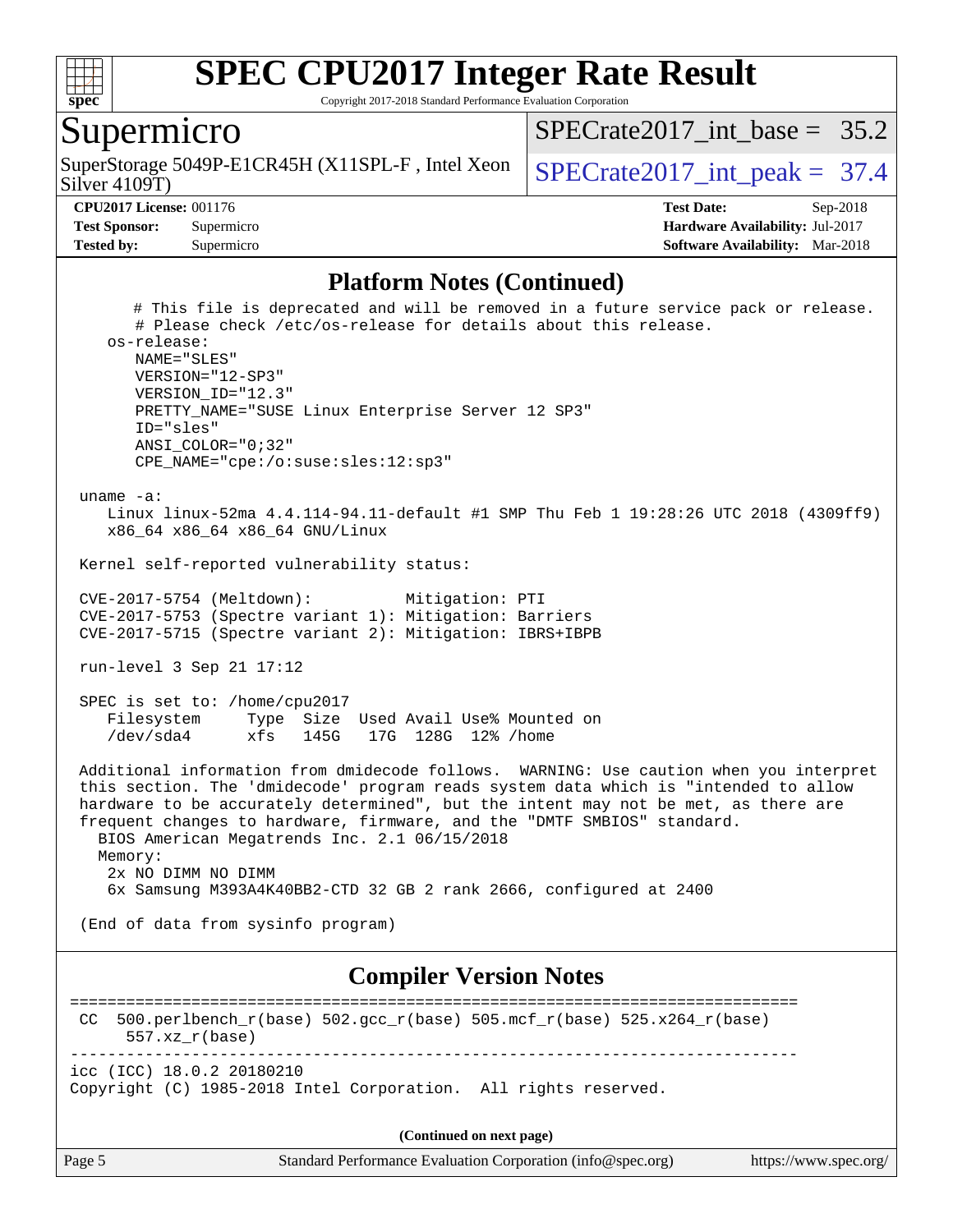

Copyright 2017-2018 Standard Performance Evaluation Corporation

### Supermicro

Silver 4109T) SuperStorage 5049P-E1CR45H (X11SPL-F, Intel Xeon  $\big|$  [SPECrate2017\\_int\\_peak =](http://www.spec.org/auto/cpu2017/Docs/result-fields.html#SPECrate2017intpeak) 37.4

[SPECrate2017\\_int\\_base =](http://www.spec.org/auto/cpu2017/Docs/result-fields.html#SPECrate2017intbase) 35.2

**[CPU2017 License:](http://www.spec.org/auto/cpu2017/Docs/result-fields.html#CPU2017License)** 001176 **[Test Date:](http://www.spec.org/auto/cpu2017/Docs/result-fields.html#TestDate)** Sep-2018 **[Test Sponsor:](http://www.spec.org/auto/cpu2017/Docs/result-fields.html#TestSponsor)** Supermicro **[Hardware Availability:](http://www.spec.org/auto/cpu2017/Docs/result-fields.html#HardwareAvailability)** Jul-2017 **[Tested by:](http://www.spec.org/auto/cpu2017/Docs/result-fields.html#Testedby)** Supermicro **Supermicro [Software Availability:](http://www.spec.org/auto/cpu2017/Docs/result-fields.html#SoftwareAvailability)** Mar-2018

### **[Compiler Version Notes \(Continued\)](http://www.spec.org/auto/cpu2017/Docs/result-fields.html#CompilerVersionNotes)**

| CC  | 500.perlbench_r(peak) 502.gcc_r(peak) 505.mcf_r(peak) 525.x264_r(peak)<br>$557. xz_r (peak)$     |
|-----|--------------------------------------------------------------------------------------------------|
|     | icc (ICC) 18.0.2 20180210<br>Copyright (C) 1985-2018 Intel Corporation. All rights reserved.     |
|     | CXXC 520.omnetpp_r(base) 523.xalancbmk_r(base) 531.deepsjeng_r(base)<br>$541.$ leela_ $r$ (base) |
|     | icpc (ICC) 18.0.2 20180210<br>Copyright (C) 1985-2018 Intel Corporation. All rights reserved.    |
|     | CXXC 520.omnetpp_r(peak) 523.xalancbmk_r(peak) 531.deepsjeng_r(peak)<br>541.leela_r(peak)        |
|     | icpc (ICC) 18.0.2 20180210<br>Copyright (C) 1985-2018 Intel Corporation. All rights reserved.    |
| FC. | $548$ . exchange $2r$ (base)                                                                     |
|     | ifort (IFORT) 18.0.2 20180210<br>Copyright (C) 1985-2018 Intel Corporation. All rights reserved. |
| FC  | $548$ . exchange $2r$ (peak)                                                                     |
|     | ifort (IFORT) 18.0.2 20180210<br>Copyright (C) 1985-2018 Intel Corporation. All rights reserved. |

[C benchmarks](http://www.spec.org/auto/cpu2017/Docs/result-fields.html#Cbenchmarks): [icc -m64 -std=c11](http://www.spec.org/cpu2017/results/res2018q4/cpu2017-20181002-09045.flags.html#user_CCbase_intel_icc_64bit_c11_33ee0cdaae7deeeab2a9725423ba97205ce30f63b9926c2519791662299b76a0318f32ddfffdc46587804de3178b4f9328c46fa7c2b0cd779d7a61945c91cd35)

**(Continued on next page)**

Page 6 Standard Performance Evaluation Corporation [\(info@spec.org\)](mailto:info@spec.org) <https://www.spec.org/>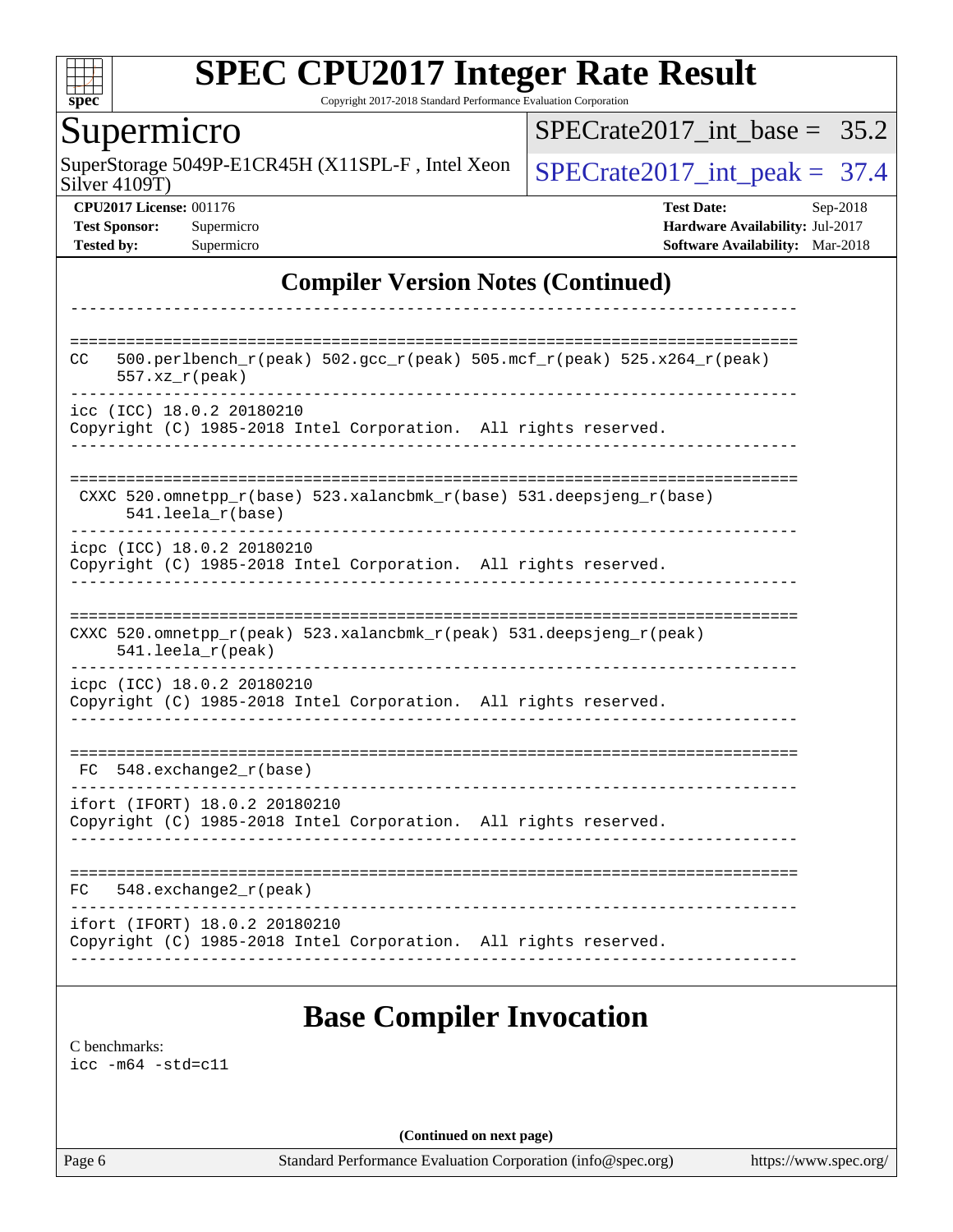

Copyright 2017-2018 Standard Performance Evaluation Corporation

### Supermicro

Silver 4109T) SuperStorage 5049P-E1CR45H (X11SPL-F, Intel Xeon  $\big|$  SPECrate2017 int peak = 37.4

SPECrate2017 int\_base =  $35.2$ 

**[CPU2017 License:](http://www.spec.org/auto/cpu2017/Docs/result-fields.html#CPU2017License)** 001176 **[Test Date:](http://www.spec.org/auto/cpu2017/Docs/result-fields.html#TestDate)** Sep-2018 **[Test Sponsor:](http://www.spec.org/auto/cpu2017/Docs/result-fields.html#TestSponsor)** Supermicro **[Hardware Availability:](http://www.spec.org/auto/cpu2017/Docs/result-fields.html#HardwareAvailability)** Jul-2017 **[Tested by:](http://www.spec.org/auto/cpu2017/Docs/result-fields.html#Testedby)** Supermicro **[Software Availability:](http://www.spec.org/auto/cpu2017/Docs/result-fields.html#SoftwareAvailability)** Mar-2018

## **[Base Compiler Invocation \(Continued\)](http://www.spec.org/auto/cpu2017/Docs/result-fields.html#BaseCompilerInvocation)**

[C++ benchmarks:](http://www.spec.org/auto/cpu2017/Docs/result-fields.html#CXXbenchmarks) [icpc -m64](http://www.spec.org/cpu2017/results/res2018q4/cpu2017-20181002-09045.flags.html#user_CXXbase_intel_icpc_64bit_4ecb2543ae3f1412ef961e0650ca070fec7b7afdcd6ed48761b84423119d1bf6bdf5cad15b44d48e7256388bc77273b966e5eb805aefd121eb22e9299b2ec9d9)

[Fortran benchmarks](http://www.spec.org/auto/cpu2017/Docs/result-fields.html#Fortranbenchmarks): [ifort -m64](http://www.spec.org/cpu2017/results/res2018q4/cpu2017-20181002-09045.flags.html#user_FCbase_intel_ifort_64bit_24f2bb282fbaeffd6157abe4f878425411749daecae9a33200eee2bee2fe76f3b89351d69a8130dd5949958ce389cf37ff59a95e7a40d588e8d3a57e0c3fd751)

### **[Base Portability Flags](http://www.spec.org/auto/cpu2017/Docs/result-fields.html#BasePortabilityFlags)**

 500.perlbench\_r: [-DSPEC\\_LP64](http://www.spec.org/cpu2017/results/res2018q4/cpu2017-20181002-09045.flags.html#b500.perlbench_r_basePORTABILITY_DSPEC_LP64) [-DSPEC\\_LINUX\\_X64](http://www.spec.org/cpu2017/results/res2018q4/cpu2017-20181002-09045.flags.html#b500.perlbench_r_baseCPORTABILITY_DSPEC_LINUX_X64) 502.gcc\_r: [-DSPEC\\_LP64](http://www.spec.org/cpu2017/results/res2018q4/cpu2017-20181002-09045.flags.html#suite_basePORTABILITY502_gcc_r_DSPEC_LP64) 505.mcf\_r: [-DSPEC\\_LP64](http://www.spec.org/cpu2017/results/res2018q4/cpu2017-20181002-09045.flags.html#suite_basePORTABILITY505_mcf_r_DSPEC_LP64) 520.omnetpp\_r: [-DSPEC\\_LP64](http://www.spec.org/cpu2017/results/res2018q4/cpu2017-20181002-09045.flags.html#suite_basePORTABILITY520_omnetpp_r_DSPEC_LP64) 523.xalancbmk\_r: [-DSPEC\\_LP64](http://www.spec.org/cpu2017/results/res2018q4/cpu2017-20181002-09045.flags.html#suite_basePORTABILITY523_xalancbmk_r_DSPEC_LP64) [-DSPEC\\_LINUX](http://www.spec.org/cpu2017/results/res2018q4/cpu2017-20181002-09045.flags.html#b523.xalancbmk_r_baseCXXPORTABILITY_DSPEC_LINUX) 525.x264\_r: [-DSPEC\\_LP64](http://www.spec.org/cpu2017/results/res2018q4/cpu2017-20181002-09045.flags.html#suite_basePORTABILITY525_x264_r_DSPEC_LP64) 531.deepsjeng\_r: [-DSPEC\\_LP64](http://www.spec.org/cpu2017/results/res2018q4/cpu2017-20181002-09045.flags.html#suite_basePORTABILITY531_deepsjeng_r_DSPEC_LP64) 541.leela\_r: [-DSPEC\\_LP64](http://www.spec.org/cpu2017/results/res2018q4/cpu2017-20181002-09045.flags.html#suite_basePORTABILITY541_leela_r_DSPEC_LP64) 548.exchange2\_r: [-DSPEC\\_LP64](http://www.spec.org/cpu2017/results/res2018q4/cpu2017-20181002-09045.flags.html#suite_basePORTABILITY548_exchange2_r_DSPEC_LP64) 557.xz\_r: [-DSPEC\\_LP64](http://www.spec.org/cpu2017/results/res2018q4/cpu2017-20181002-09045.flags.html#suite_basePORTABILITY557_xz_r_DSPEC_LP64)

### **[Base Optimization Flags](http://www.spec.org/auto/cpu2017/Docs/result-fields.html#BaseOptimizationFlags)**

[C benchmarks](http://www.spec.org/auto/cpu2017/Docs/result-fields.html#Cbenchmarks):

[-Wl,-z,muldefs](http://www.spec.org/cpu2017/results/res2018q4/cpu2017-20181002-09045.flags.html#user_CCbase_link_force_multiple1_b4cbdb97b34bdee9ceefcfe54f4c8ea74255f0b02a4b23e853cdb0e18eb4525ac79b5a88067c842dd0ee6996c24547a27a4b99331201badda8798ef8a743f577) [-xCORE-AVX512](http://www.spec.org/cpu2017/results/res2018q4/cpu2017-20181002-09045.flags.html#user_CCbase_f-xCORE-AVX512) [-ipo](http://www.spec.org/cpu2017/results/res2018q4/cpu2017-20181002-09045.flags.html#user_CCbase_f-ipo) [-O3](http://www.spec.org/cpu2017/results/res2018q4/cpu2017-20181002-09045.flags.html#user_CCbase_f-O3) [-no-prec-div](http://www.spec.org/cpu2017/results/res2018q4/cpu2017-20181002-09045.flags.html#user_CCbase_f-no-prec-div) [-qopt-mem-layout-trans=3](http://www.spec.org/cpu2017/results/res2018q4/cpu2017-20181002-09045.flags.html#user_CCbase_f-qopt-mem-layout-trans_de80db37974c74b1f0e20d883f0b675c88c3b01e9d123adea9b28688d64333345fb62bc4a798493513fdb68f60282f9a726aa07f478b2f7113531aecce732043) [-L/usr/local/je5.0.1-64/lib](http://www.spec.org/cpu2017/results/res2018q4/cpu2017-20181002-09045.flags.html#user_CCbase_jemalloc_link_path64_4b10a636b7bce113509b17f3bd0d6226c5fb2346b9178c2d0232c14f04ab830f976640479e5c33dc2bcbbdad86ecfb6634cbbd4418746f06f368b512fced5394) [-ljemalloc](http://www.spec.org/cpu2017/results/res2018q4/cpu2017-20181002-09045.flags.html#user_CCbase_jemalloc_link_lib_d1249b907c500fa1c0672f44f562e3d0f79738ae9e3c4a9c376d49f265a04b9c99b167ecedbf6711b3085be911c67ff61f150a17b3472be731631ba4d0471706)

[C++ benchmarks:](http://www.spec.org/auto/cpu2017/Docs/result-fields.html#CXXbenchmarks)

[-Wl,-z,muldefs](http://www.spec.org/cpu2017/results/res2018q4/cpu2017-20181002-09045.flags.html#user_CXXbase_link_force_multiple1_b4cbdb97b34bdee9ceefcfe54f4c8ea74255f0b02a4b23e853cdb0e18eb4525ac79b5a88067c842dd0ee6996c24547a27a4b99331201badda8798ef8a743f577) [-xCORE-AVX512](http://www.spec.org/cpu2017/results/res2018q4/cpu2017-20181002-09045.flags.html#user_CXXbase_f-xCORE-AVX512) [-ipo](http://www.spec.org/cpu2017/results/res2018q4/cpu2017-20181002-09045.flags.html#user_CXXbase_f-ipo) [-O3](http://www.spec.org/cpu2017/results/res2018q4/cpu2017-20181002-09045.flags.html#user_CXXbase_f-O3) [-no-prec-div](http://www.spec.org/cpu2017/results/res2018q4/cpu2017-20181002-09045.flags.html#user_CXXbase_f-no-prec-div) [-qopt-mem-layout-trans=3](http://www.spec.org/cpu2017/results/res2018q4/cpu2017-20181002-09045.flags.html#user_CXXbase_f-qopt-mem-layout-trans_de80db37974c74b1f0e20d883f0b675c88c3b01e9d123adea9b28688d64333345fb62bc4a798493513fdb68f60282f9a726aa07f478b2f7113531aecce732043) [-L/usr/local/je5.0.1-64/lib](http://www.spec.org/cpu2017/results/res2018q4/cpu2017-20181002-09045.flags.html#user_CXXbase_jemalloc_link_path64_4b10a636b7bce113509b17f3bd0d6226c5fb2346b9178c2d0232c14f04ab830f976640479e5c33dc2bcbbdad86ecfb6634cbbd4418746f06f368b512fced5394) [-ljemalloc](http://www.spec.org/cpu2017/results/res2018q4/cpu2017-20181002-09045.flags.html#user_CXXbase_jemalloc_link_lib_d1249b907c500fa1c0672f44f562e3d0f79738ae9e3c4a9c376d49f265a04b9c99b167ecedbf6711b3085be911c67ff61f150a17b3472be731631ba4d0471706)

#### [Fortran benchmarks](http://www.spec.org/auto/cpu2017/Docs/result-fields.html#Fortranbenchmarks):

[-Wl,-z,muldefs](http://www.spec.org/cpu2017/results/res2018q4/cpu2017-20181002-09045.flags.html#user_FCbase_link_force_multiple1_b4cbdb97b34bdee9ceefcfe54f4c8ea74255f0b02a4b23e853cdb0e18eb4525ac79b5a88067c842dd0ee6996c24547a27a4b99331201badda8798ef8a743f577) [-xCORE-AVX512](http://www.spec.org/cpu2017/results/res2018q4/cpu2017-20181002-09045.flags.html#user_FCbase_f-xCORE-AVX512) [-ipo](http://www.spec.org/cpu2017/results/res2018q4/cpu2017-20181002-09045.flags.html#user_FCbase_f-ipo) [-O3](http://www.spec.org/cpu2017/results/res2018q4/cpu2017-20181002-09045.flags.html#user_FCbase_f-O3) [-no-prec-div](http://www.spec.org/cpu2017/results/res2018q4/cpu2017-20181002-09045.flags.html#user_FCbase_f-no-prec-div) [-qopt-mem-layout-trans=3](http://www.spec.org/cpu2017/results/res2018q4/cpu2017-20181002-09045.flags.html#user_FCbase_f-qopt-mem-layout-trans_de80db37974c74b1f0e20d883f0b675c88c3b01e9d123adea9b28688d64333345fb62bc4a798493513fdb68f60282f9a726aa07f478b2f7113531aecce732043) [-nostandard-realloc-lhs](http://www.spec.org/cpu2017/results/res2018q4/cpu2017-20181002-09045.flags.html#user_FCbase_f_2003_std_realloc_82b4557e90729c0f113870c07e44d33d6f5a304b4f63d4c15d2d0f1fab99f5daaed73bdb9275d9ae411527f28b936061aa8b9c8f2d63842963b95c9dd6426b8a) [-L/usr/local/je5.0.1-64/lib](http://www.spec.org/cpu2017/results/res2018q4/cpu2017-20181002-09045.flags.html#user_FCbase_jemalloc_link_path64_4b10a636b7bce113509b17f3bd0d6226c5fb2346b9178c2d0232c14f04ab830f976640479e5c33dc2bcbbdad86ecfb6634cbbd4418746f06f368b512fced5394) [-ljemalloc](http://www.spec.org/cpu2017/results/res2018q4/cpu2017-20181002-09045.flags.html#user_FCbase_jemalloc_link_lib_d1249b907c500fa1c0672f44f562e3d0f79738ae9e3c4a9c376d49f265a04b9c99b167ecedbf6711b3085be911c67ff61f150a17b3472be731631ba4d0471706)

## **[Peak Compiler Invocation](http://www.spec.org/auto/cpu2017/Docs/result-fields.html#PeakCompilerInvocation)**

[C benchmarks \(except as noted below\)](http://www.spec.org/auto/cpu2017/Docs/result-fields.html#Cbenchmarksexceptasnotedbelow): [icc -m64 -std=c11](http://www.spec.org/cpu2017/results/res2018q4/cpu2017-20181002-09045.flags.html#user_CCpeak_intel_icc_64bit_c11_33ee0cdaae7deeeab2a9725423ba97205ce30f63b9926c2519791662299b76a0318f32ddfffdc46587804de3178b4f9328c46fa7c2b0cd779d7a61945c91cd35)

**(Continued on next page)**

Page 7 Standard Performance Evaluation Corporation [\(info@spec.org\)](mailto:info@spec.org) <https://www.spec.org/>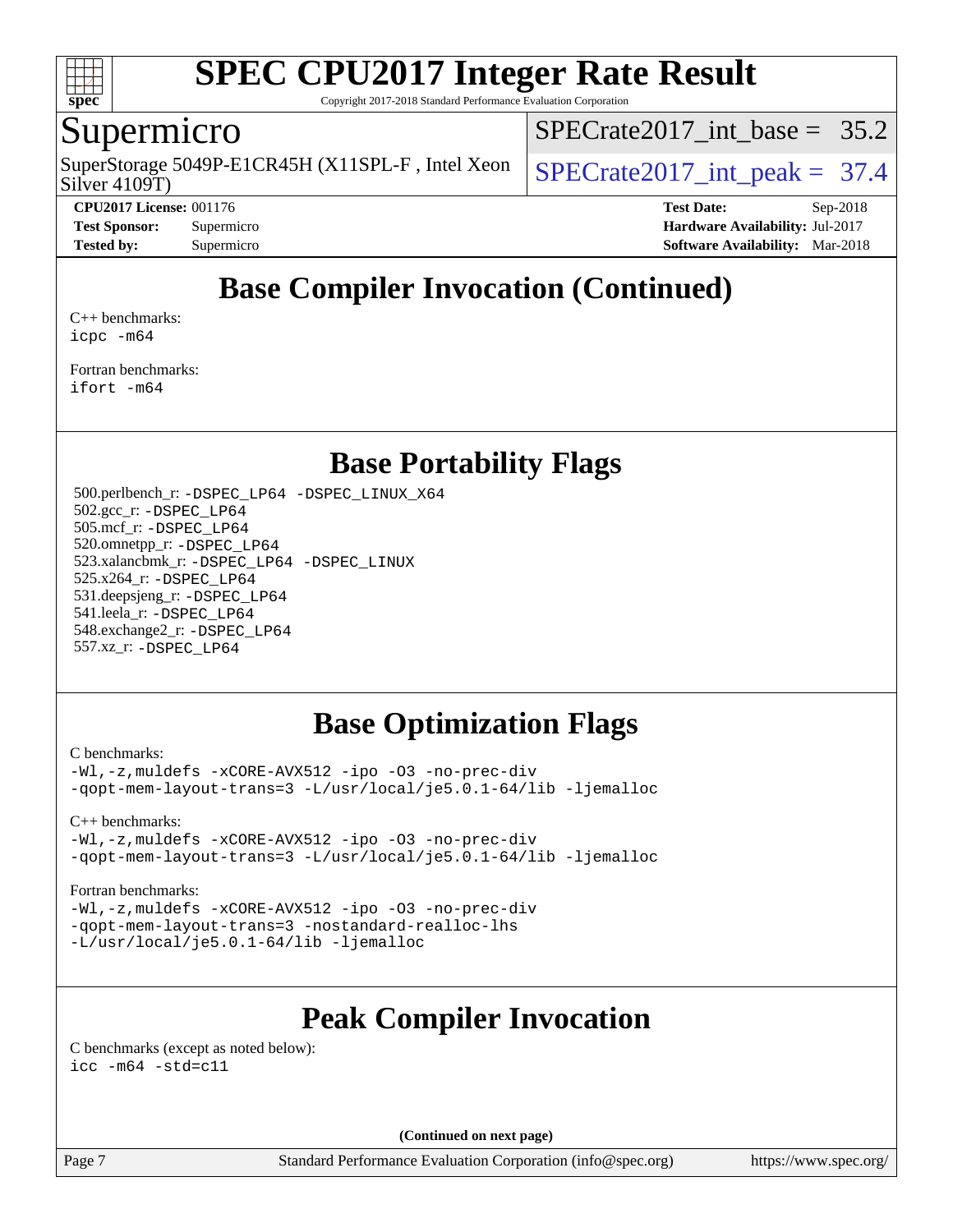

Copyright 2017-2018 Standard Performance Evaluation Corporation

### Supermicro

Silver 4109T) SuperStorage 5049P-E1CR45H (X11SPL-F, Intel Xeon  $\big|$  SPECrate2017 int peak = 37.4

SPECrate2017 int\_base =  $35.2$ 

**[CPU2017 License:](http://www.spec.org/auto/cpu2017/Docs/result-fields.html#CPU2017License)** 001176 **[Test Date:](http://www.spec.org/auto/cpu2017/Docs/result-fields.html#TestDate)** Sep-2018 **[Test Sponsor:](http://www.spec.org/auto/cpu2017/Docs/result-fields.html#TestSponsor)** Supermicro **[Hardware Availability:](http://www.spec.org/auto/cpu2017/Docs/result-fields.html#HardwareAvailability)** Jul-2017 **[Tested by:](http://www.spec.org/auto/cpu2017/Docs/result-fields.html#Testedby)** Supermicro **[Software Availability:](http://www.spec.org/auto/cpu2017/Docs/result-fields.html#SoftwareAvailability)** Mar-2018

# **[Peak Compiler Invocation \(Continued\)](http://www.spec.org/auto/cpu2017/Docs/result-fields.html#PeakCompilerInvocation)**

502.gcc\_r: [icc -m32 -std=c11 -L/home/prasadj/specdev/IC18u2\\_Internal/lin\\_18\\_0\\_20180210/compiler/lib/ia32\\_lin](http://www.spec.org/cpu2017/results/res2018q4/cpu2017-20181002-09045.flags.html#user_peakCCLD502_gcc_r_intel_icc_a481ac844e7127046fad14d498c730a1848fa901fbbb2c3dfdd5e9fbbac777c8009953946d55d8b6afe8ed0da70dd2b4f8dedbdf7ab1ee211ba70d24a5d89f85)

[C++ benchmarks \(except as noted below\):](http://www.spec.org/auto/cpu2017/Docs/result-fields.html#CXXbenchmarksexceptasnotedbelow)

[icpc -m64](http://www.spec.org/cpu2017/results/res2018q4/cpu2017-20181002-09045.flags.html#user_CXXpeak_intel_icpc_64bit_4ecb2543ae3f1412ef961e0650ca070fec7b7afdcd6ed48761b84423119d1bf6bdf5cad15b44d48e7256388bc77273b966e5eb805aefd121eb22e9299b2ec9d9)

523.xalancbmk\_r: [icpc -m32 -L/home/prasadj/specdev/IC18u2\\_Internal/lin\\_18\\_0\\_20180210/compiler/lib/ia32\\_lin](http://www.spec.org/cpu2017/results/res2018q4/cpu2017-20181002-09045.flags.html#user_peakCXXLD523_xalancbmk_r_intel_icpc_c6d030cd79af6ea7d6fb64c57e8fe7ae8fe0b96fc5a3b3f4a10e3273b3d7fa9decd8263f6330cef23f751cb093a69fae84a2bf4c243500a8eed069248128076f)

### [Fortran benchmarks](http://www.spec.org/auto/cpu2017/Docs/result-fields.html#Fortranbenchmarks):

[ifort -m64](http://www.spec.org/cpu2017/results/res2018q4/cpu2017-20181002-09045.flags.html#user_FCpeak_intel_ifort_64bit_24f2bb282fbaeffd6157abe4f878425411749daecae9a33200eee2bee2fe76f3b89351d69a8130dd5949958ce389cf37ff59a95e7a40d588e8d3a57e0c3fd751)

## **[Peak Portability Flags](http://www.spec.org/auto/cpu2017/Docs/result-fields.html#PeakPortabilityFlags)**

 500.perlbench\_r: [-DSPEC\\_LP64](http://www.spec.org/cpu2017/results/res2018q4/cpu2017-20181002-09045.flags.html#b500.perlbench_r_peakPORTABILITY_DSPEC_LP64) [-DSPEC\\_LINUX\\_X64](http://www.spec.org/cpu2017/results/res2018q4/cpu2017-20181002-09045.flags.html#b500.perlbench_r_peakCPORTABILITY_DSPEC_LINUX_X64) 502.gcc\_r: [-D\\_FILE\\_OFFSET\\_BITS=64](http://www.spec.org/cpu2017/results/res2018q4/cpu2017-20181002-09045.flags.html#user_peakPORTABILITY502_gcc_r_file_offset_bits_64_5ae949a99b284ddf4e95728d47cb0843d81b2eb0e18bdfe74bbf0f61d0b064f4bda2f10ea5eb90e1dcab0e84dbc592acfc5018bc955c18609f94ddb8d550002c) 505.mcf\_r: [-DSPEC\\_LP64](http://www.spec.org/cpu2017/results/res2018q4/cpu2017-20181002-09045.flags.html#suite_peakPORTABILITY505_mcf_r_DSPEC_LP64) 520.omnetpp\_r: [-DSPEC\\_LP64](http://www.spec.org/cpu2017/results/res2018q4/cpu2017-20181002-09045.flags.html#suite_peakPORTABILITY520_omnetpp_r_DSPEC_LP64) 523.xalancbmk\_r: [-D\\_FILE\\_OFFSET\\_BITS=64](http://www.spec.org/cpu2017/results/res2018q4/cpu2017-20181002-09045.flags.html#user_peakPORTABILITY523_xalancbmk_r_file_offset_bits_64_5ae949a99b284ddf4e95728d47cb0843d81b2eb0e18bdfe74bbf0f61d0b064f4bda2f10ea5eb90e1dcab0e84dbc592acfc5018bc955c18609f94ddb8d550002c) [-DSPEC\\_LINUX](http://www.spec.org/cpu2017/results/res2018q4/cpu2017-20181002-09045.flags.html#b523.xalancbmk_r_peakCXXPORTABILITY_DSPEC_LINUX) 525.x264\_r: [-DSPEC\\_LP64](http://www.spec.org/cpu2017/results/res2018q4/cpu2017-20181002-09045.flags.html#suite_peakPORTABILITY525_x264_r_DSPEC_LP64) 531.deepsjeng\_r: [-DSPEC\\_LP64](http://www.spec.org/cpu2017/results/res2018q4/cpu2017-20181002-09045.flags.html#suite_peakPORTABILITY531_deepsjeng_r_DSPEC_LP64) 541.leela\_r: [-DSPEC\\_LP64](http://www.spec.org/cpu2017/results/res2018q4/cpu2017-20181002-09045.flags.html#suite_peakPORTABILITY541_leela_r_DSPEC_LP64) 548.exchange2\_r: [-DSPEC\\_LP64](http://www.spec.org/cpu2017/results/res2018q4/cpu2017-20181002-09045.flags.html#suite_peakPORTABILITY548_exchange2_r_DSPEC_LP64) 557.xz\_r: [-DSPEC\\_LP64](http://www.spec.org/cpu2017/results/res2018q4/cpu2017-20181002-09045.flags.html#suite_peakPORTABILITY557_xz_r_DSPEC_LP64)

# **[Peak Optimization Flags](http://www.spec.org/auto/cpu2017/Docs/result-fields.html#PeakOptimizationFlags)**

[C benchmarks](http://www.spec.org/auto/cpu2017/Docs/result-fields.html#Cbenchmarks):

```
 500.perlbench_r: -Wl,-z,muldefs -prof-gen(pass 1) -prof-use(pass 2) -ipo
-xCORE-AVX512 -O3 -no-prec-div -qopt-mem-layout-trans=3
-fno-strict-overflow -L/usr/local/je5.0.1-64/lib
-ljemalloc
```
 502.gcc\_r: [-Wl,-z,muldefs](http://www.spec.org/cpu2017/results/res2018q4/cpu2017-20181002-09045.flags.html#user_peakEXTRA_LDFLAGS502_gcc_r_link_force_multiple1_b4cbdb97b34bdee9ceefcfe54f4c8ea74255f0b02a4b23e853cdb0e18eb4525ac79b5a88067c842dd0ee6996c24547a27a4b99331201badda8798ef8a743f577) [-prof-gen](http://www.spec.org/cpu2017/results/res2018q4/cpu2017-20181002-09045.flags.html#user_peakPASS1_CFLAGSPASS1_LDFLAGS502_gcc_r_prof_gen_5aa4926d6013ddb2a31985c654b3eb18169fc0c6952a63635c234f711e6e63dd76e94ad52365559451ec499a2cdb89e4dc58ba4c67ef54ca681ffbe1461d6b36)(pass 1) [-prof-use](http://www.spec.org/cpu2017/results/res2018q4/cpu2017-20181002-09045.flags.html#user_peakPASS2_CFLAGSPASS2_LDFLAGS502_gcc_r_prof_use_1a21ceae95f36a2b53c25747139a6c16ca95bd9def2a207b4f0849963b97e94f5260e30a0c64f4bb623698870e679ca08317ef8150905d41bd88c6f78df73f19)(pass 2) [-ipo](http://www.spec.org/cpu2017/results/res2018q4/cpu2017-20181002-09045.flags.html#user_peakPASS1_COPTIMIZEPASS2_COPTIMIZE502_gcc_r_f-ipo) [-xCORE-AVX512](http://www.spec.org/cpu2017/results/res2018q4/cpu2017-20181002-09045.flags.html#user_peakPASS2_COPTIMIZE502_gcc_r_f-xCORE-AVX512) [-O3](http://www.spec.org/cpu2017/results/res2018q4/cpu2017-20181002-09045.flags.html#user_peakPASS1_COPTIMIZEPASS2_COPTIMIZE502_gcc_r_f-O3) [-no-prec-div](http://www.spec.org/cpu2017/results/res2018q4/cpu2017-20181002-09045.flags.html#user_peakPASS1_COPTIMIZEPASS2_COPTIMIZE502_gcc_r_f-no-prec-div) [-qopt-mem-layout-trans=3](http://www.spec.org/cpu2017/results/res2018q4/cpu2017-20181002-09045.flags.html#user_peakPASS1_COPTIMIZEPASS2_COPTIMIZE502_gcc_r_f-qopt-mem-layout-trans_de80db37974c74b1f0e20d883f0b675c88c3b01e9d123adea9b28688d64333345fb62bc4a798493513fdb68f60282f9a726aa07f478b2f7113531aecce732043) [-L/usr/local/je5.0.1-32/lib](http://www.spec.org/cpu2017/results/res2018q4/cpu2017-20181002-09045.flags.html#user_peakEXTRA_LIBS502_gcc_r_jemalloc_link_path32_e29f22e8e6c17053bbc6a0971f5a9c01a601a06bb1a59df2084b77a2fe0a2995b64fd4256feaeea39eeba3aae142e96e2b2b0a28974019c0c0c88139a84f900a) [-ljemalloc](http://www.spec.org/cpu2017/results/res2018q4/cpu2017-20181002-09045.flags.html#user_peakEXTRA_LIBS502_gcc_r_jemalloc_link_lib_d1249b907c500fa1c0672f44f562e3d0f79738ae9e3c4a9c376d49f265a04b9c99b167ecedbf6711b3085be911c67ff61f150a17b3472be731631ba4d0471706)

505.mcf\_r: basepeak = yes

```
 525.x264_r: -Wl,-z,muldefs -prof-gen(pass 1) -prof-use(pass 2) -ipo
-xCORE-AVX512 -O3 -no-prec-div -qopt-mem-layout-trans=3
-fno-alias -L/usr/local/je5.0.1-64/lib -ljemalloc
```
**(Continued on next page)**